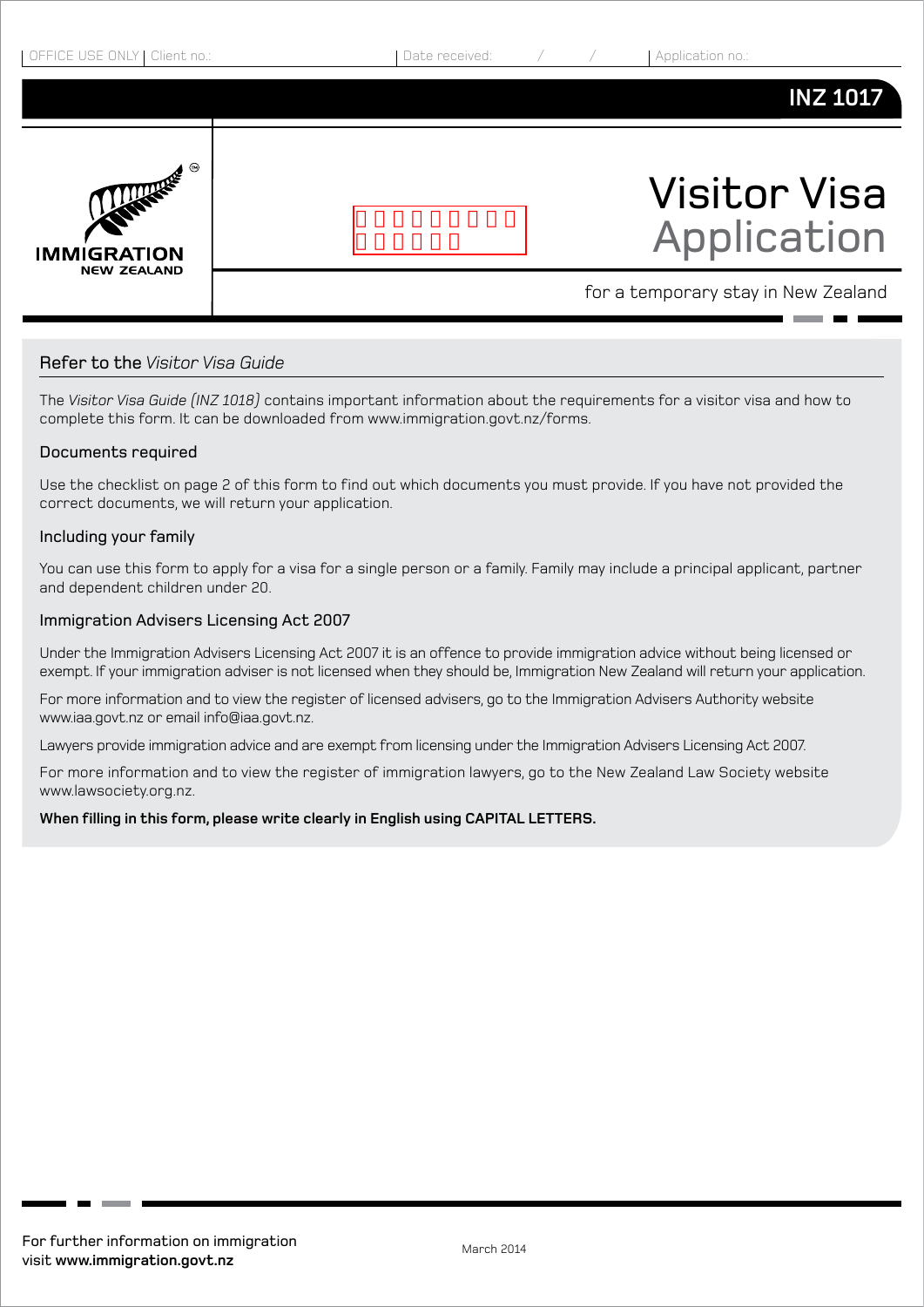| Application checklist                                                                                                                                  | Guardians of<br>students                                  |
|--------------------------------------------------------------------------------------------------------------------------------------------------------|-----------------------------------------------------------|
| All applicants must provide:                                                                                                                           |                                                           |
| Completed, signed application form.                                                                                                                    |                                                           |
| Appropriate fee.                                                                                                                                       |                                                           |
| Two passport-sized colour photographs for<br>everyone included in the application.                                                                     | Dependent<br>children of                                  |
| Passport or travel document for everyone included<br>in the application.                                                                               | New Zealand<br>citizens,                                  |
| Medical or chest X-ray certificates if required<br>by Section E: Health for everyone included in the<br>application.                                   | residents, or<br>temporary vis<br>holders                 |
| Evidence of financial support consisting of:                                                                                                           |                                                           |
| · a completed Sponsorship Form For Temporary<br>Entry (INZ 1025), or                                                                                   |                                                           |
| · evidence showing you have sufficient funds in your<br>name to support yourself.                                                                      |                                                           |
| Evidence that you have the means to leave<br>New Zealand consisting of:                                                                                |                                                           |
| · a completed Sponsorship Form For Temporary Entry<br>(INZ 1025), or                                                                                   |                                                           |
| • pre-purchased travel out of New Zealand, or                                                                                                          |                                                           |
| · evidence showing you have sufficient funds in your<br>name to purchase travel out of New Zealand.                                                    |                                                           |
| If your partner and/or dependent children are<br>included in this application:                                                                         | Parents and                                               |
| · evidence of your relationship with your partner<br>and evidence that you are currently living together<br>in a genuine and stable partnership and/or | grandparents<br>of New Zealan<br>citizens or<br>residents |
| · evidence that you are the parent or legal guardian<br>of the children included in this application                                                   |                                                           |
|                                                                                                                                                        |                                                           |

**Applicants for specific visa types must provide the documents listed below.** Applicants who are... | Must provide... Evidence that you are Tourists or  $\Box$ visiting family a bona fide visitor, for or friends example: • evidence that you intend to return to your home country at the end of your stay • evidence that you are genuinely visiting for the purpose of holidaying,  $\Box$ sightseeing or visiting family or friends Evidence of onward travel arrangements out of New Zealand. Visiting for Evidence of your employment  $\Box$ business Evidence of the business you  $\Box$ will undertake in New Zealand

| Guardians of<br>students                                                  | Evidence that you are the<br>parent or legal guardian<br>of the student you are<br>accompanying and evidence<br>you provided care for the<br>student in your home country. |
|---------------------------------------------------------------------------|----------------------------------------------------------------------------------------------------------------------------------------------------------------------------|
| Dependent<br>children of<br>New Zealand<br>citizens,                      | Evidence of your<br>relationship with your<br>parent or legal guardian.                                                                                                    |
| residents, or<br>temporary visa<br>holders                                | If you are a dependent child<br>of an Essential Skills visa<br>holder, evidence that your<br>parent meets the minimum<br>income threshold.                                 |
|                                                                           | If you are a dependent child<br>of a Religious worker visa<br>holder, either:                                                                                              |
|                                                                           | • evidence that your parent<br>meets the minimum<br>income threshold, or                                                                                                   |
|                                                                           | a completed Sponsorship<br>Form For Religious Workers<br>(INZ 1190) indicating that<br>the religious organisation<br>sponsoring my parent will<br>support me.              |
| Parents and<br>grandparents<br>of New Zealand<br>citizens or<br>residents | Sponsorship Form<br>for Temporary Entry<br>(INZ 1025) completed by<br>your New Zealand child or<br>grandchild.                                                             |
|                                                                           | Evidence of your relationship<br>with your child or grandchild.                                                                                                            |

Note: Detailed information about the type of documents you should provide in support of your application is available from the Immigration New Zealand branch where your application will be processed. Go to www.immigration.govt.nz/contactus and select the appropriate branch.

If your circumstances are not covered in the above list, refer to the Immigration New Zealand website, www.immigration.govt.nz/visit, or the Immigration New Zealand Operational Manual, www.immigration.govt.nz/opsmanual, for information about the documents you must provide.

# Returning your documents *Please tick one of the following options*

Please return all documents to me by secure post at the address given at  $|\mathbf{B3}|$ .

 $\Box$ 

 $\Box$ 

I wish to collect my documents when ready. **Note:** *This option is not available in all branches, see your branch website at www.immigration.govt.nz/contactus to check if you can collect your documents*

 $\Box$ 

 $\Box$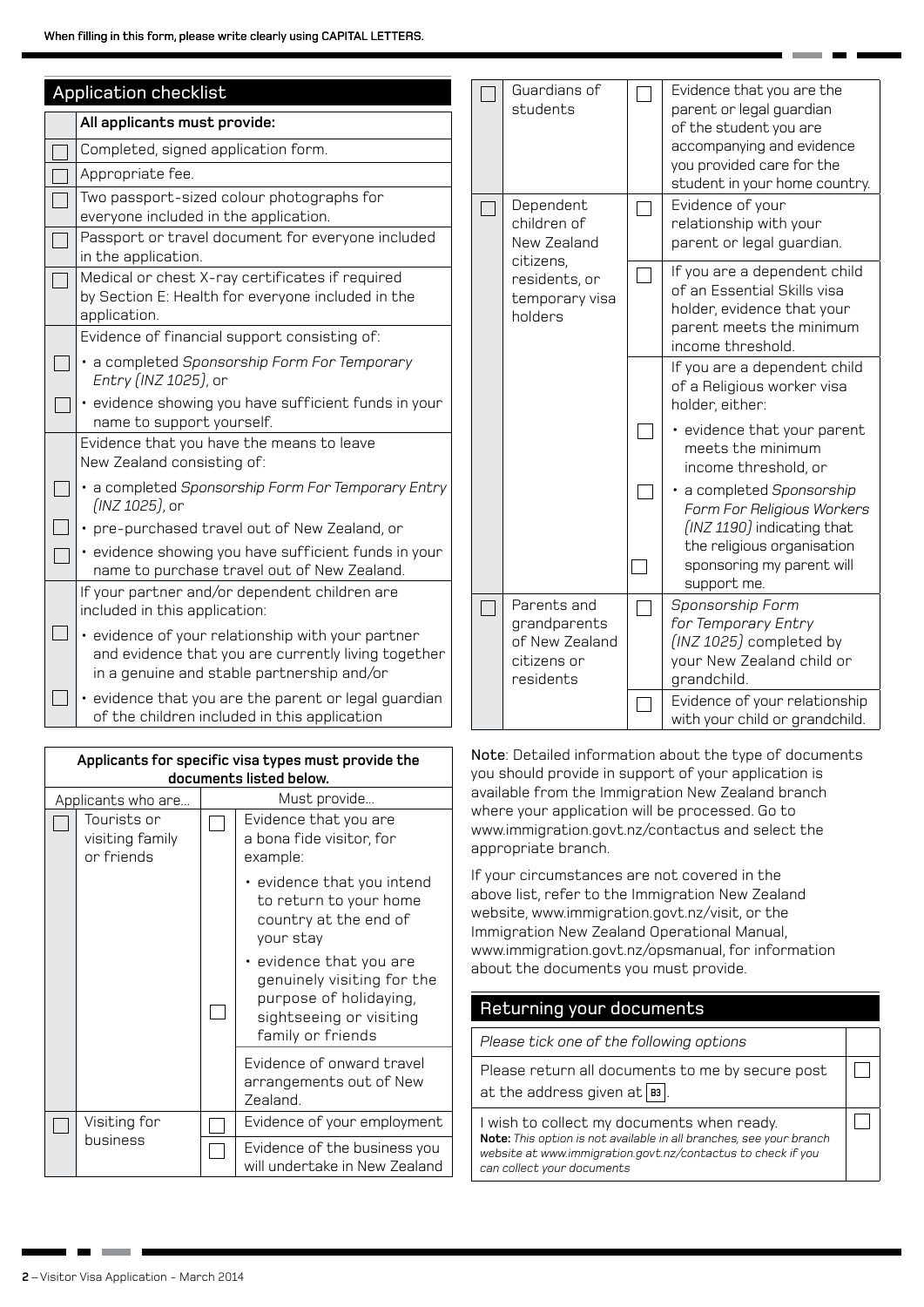### Which type of visitor visa are you applying for?

|                          |  | $\Box$ General (tourist) $\Box$ Business $\Box$ Dependent child $\Box$ Parent or grandparent $\Box$ Guardian of a student |  |
|--------------------------|--|---------------------------------------------------------------------------------------------------------------------------|--|
| $\Box$ Other $\parallel$ |  |                                                                                                                           |  |

Section A Principal applicant's personal details Attach two colour passport-size photographs of yourself here. The photographs must be less than six months old. Write your full name on the back of both photographs. A For more information about the questions in this section, see 'Completing Sections A, C, and D: Personal details' in the *Visitor Visa Guide.* 4.5cm 4.5cm **A1** Name as shown in passport Family/last name ZHANG  $3.5cm \rightarrow$   $\rightarrow$  3.5cm Given/first name(s) SAN **A2** Preferred title Mr **M** Mrs Ms Miss Dr other *(specify)* **A3** Other names you are known by or have ever been known by **A4** Gender Male Female **A5** Date of birth  $\left[\frac{1}{6} \begin{bmatrix} 0 & \frac{1}{10} & \frac{1}{10} & \frac{1}{10} & \frac{1}{10} & \frac{1}{10} & \frac{1}{10} & \frac{1}{10} & \frac{1}{10} & \frac{1}{10} & \frac{1}{10} & \frac{1}{10} & \frac{1}{10} & \frac{1}{10} & \frac{1}{10} & \frac{1}{10} & \frac{1}{10} & \frac{1}{10} & \frac{1}{1$  $\begin{tabular}{|l|l|} \hline \multicolumn{1}{c}{\textbf{Ande}} & \multicolumn{1}{c}{\textbf{Female}} & \multicolumn{1}{c}{\Delta\textbf{F} } \text{Date of birth} & \underbrace{\begin{array}{c} \text{1-HMR} \end{array}}_{\text{1-HMR} } \\ \hline \text{1D} & \multicolumn{1}{c}{\text{CHLNA}} \\ \hline \end{array} \\ \hline \end{tabular} \label{eq:2D} \begin{tabular}{|l|l|} \hline \multicolumn{1}{c}{\text{CHLNA}} & \multicolumn{1}{c}{\text{CHLMA}} \\ \hline \multicolumn{1}{c$ **A6** Town/city of birth QINGDAO CHINACountry of birth **A7** Passport details Number PE0010001 Country | CHINA Expiry date  $\left[\begin{smallmatrix}0&7\\0&1\end{smallmatrix}\right]$   $\left[\begin{smallmatrix}0&2\\0&1\end{smallmatrix}\right]$   $\left[\begin{smallmatrix}0&2\\0&1\end{smallmatrix}\right]$ Other citizenships you hold Partnership status Single Separated **Separated** Partner Divorced Married/in civil union Engaged Widowed Section B Contact details **B1** Your current residential address. Address NO.37 XUEYUAN ROAD, HAIDIAN DISTRICT, BEIJING Telephone (landline) | 86-10-82310000 | Telephone (mobile) | 86-1380100000 Email **B2** If you are currently in New Zealand, your most recent overseas address. Address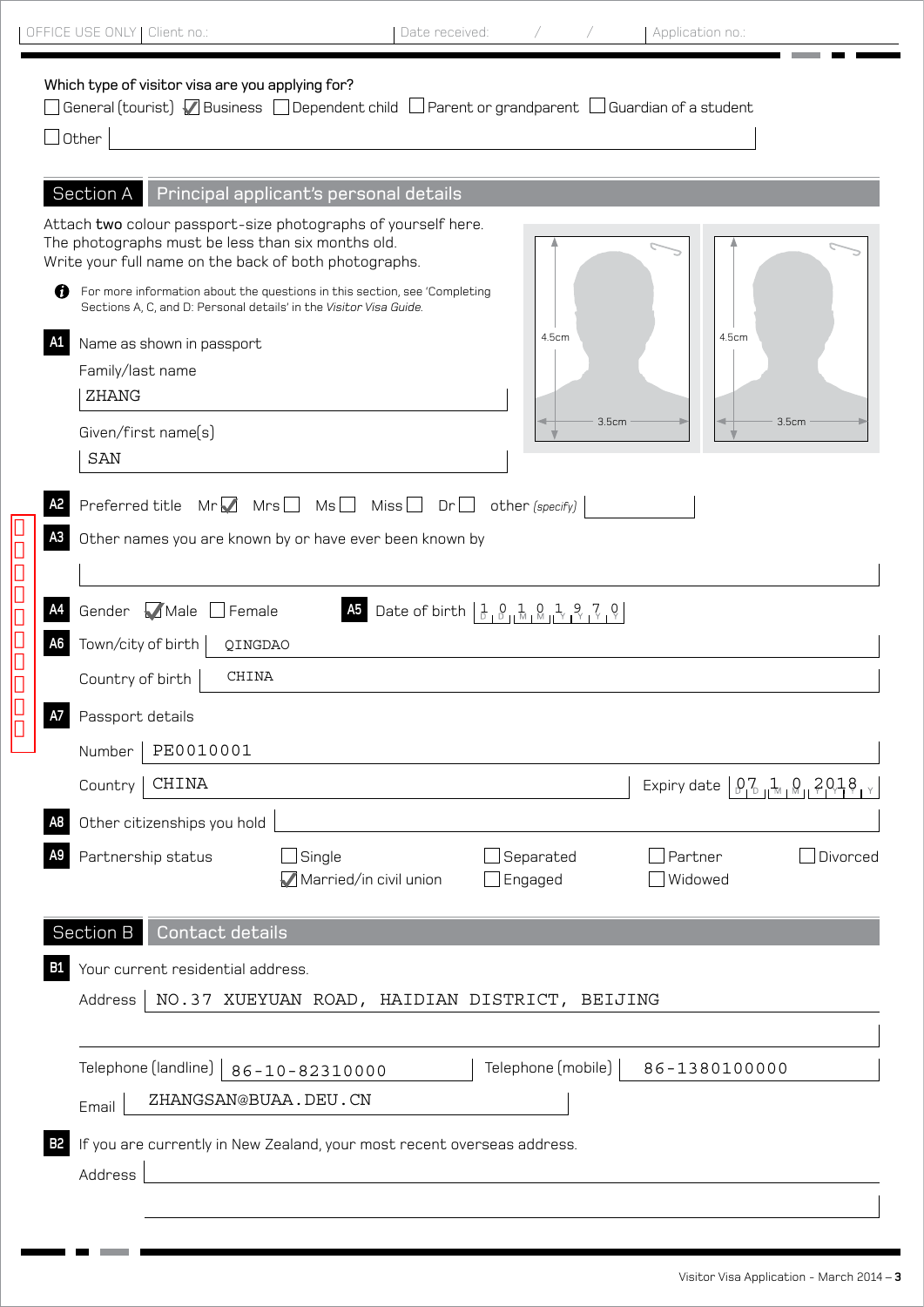| <b>B3</b> | Name and address for communication about this application.                                                                   |                     |                                                |
|-----------|------------------------------------------------------------------------------------------------------------------------------|---------------------|------------------------------------------------|
|           | Same as address at $\boxed{\mathbf{B1}}$ , or $\boxed{\phantom{0}}$ as below                                                 |                     |                                                |
|           | Family/last name                                                                                                             | Given/first name(s) |                                                |
|           |                                                                                                                              |                     |                                                |
|           | Company name (if applicable) and address                                                                                     |                     |                                                |
|           | Telephone (daytime)                                                                                                          |                     | Telephone (evening)                            |
|           | Email                                                                                                                        |                     |                                                |
| <b>B4</b> | Do you authorise the person stated at $\boxed{33}$ to act on your behalf? $\boxed{\phantom{1}}$ Yes $\boxed{\phantom{1}}$ No |                     |                                                |
| <b>B5</b> | Have you received immigration advice on this application?                                                                    |                     |                                                |
| 69        | You can find a definition of immigration advice at www.immigration.govt.nz/advice.                                           |                     |                                                |
|           | $\Box$ Yes Make sure that your immigration adviser completes Section J: Immigration adviser's details.                       |                     |                                                |
|           | $\nabla$ No                                                                                                                  |                     |                                                |
| <b>B6</b> | Names and addresses of any friends, relatives, or contacts you have in New Zealand (if applicable)                           |                     |                                                |
|           | Name                                                                                                                         |                     |                                                |
|           | Address<br><u> 1989 - Johann Barbara, martxa eta idazlea (h. 1989).</u>                                                      |                     |                                                |
|           | Relationship                                                                                                                 |                     |                                                |
|           | Name<br><u> 1980 - Andrea Andrew Maria (h. 1980).</u>                                                                        |                     |                                                |
|           | Address                                                                                                                      |                     |                                                |
|           | Relationship                                                                                                                 |                     | Date of birth (if known)   DI DIMIMITY IYIYIYI |
|           |                                                                                                                              |                     |                                                |

**B7** List all periods of employment, including self-employment

| Date from<br>(DD/MM/YY) | Date to<br>(DD/MM/YY)                                                                                                                                                                                                                                                                                                                                                                                                                                                                                                                                                                               | Name of employer    | Location        | Type of work/occupation/job title |
|-------------------------|-----------------------------------------------------------------------------------------------------------------------------------------------------------------------------------------------------------------------------------------------------------------------------------------------------------------------------------------------------------------------------------------------------------------------------------------------------------------------------------------------------------------------------------------------------------------------------------------------------|---------------------|-----------------|-----------------------------------|
| 31 / 06 / 2010          | present /                                                                                                                                                                                                                                                                                                                                                                                                                                                                                                                                                                                           | BEI HANG UN VERSITY | BEI JING, CHINA | <b>TFACHER</b>                    |
|                         |                                                                                                                                                                                                                                                                                                                                                                                                                                                                                                                                                                                                     |                     |                 |                                   |
|                         | $\sqrt{2}$                                                                                                                                                                                                                                                                                                                                                                                                                                                                                                                                                                                          |                     |                 |                                   |
|                         | $\left( \begin{array}{cccc} \begin{array}{cccc} \end{array} & \begin{array}{cccc} \end{array} & \begin{array}{cccc} \end{array} & \begin{array}{cccc} \end{array} & \begin{array}{cccc} \end{array} & \begin{array}{cccc} \end{array} & \begin{array}{cccc} \end{array} & \begin{array}{cccc} \end{array} & \begin{array}{cccc} \end{array} & \begin{array}{cccc} \end{array} & \begin{array}{cccc} \end{array} & \begin{array}{cccc} \end{array} & \begin{array}{cccc} \end{array} & \begin{array}{cccc} \end{array} & \begin{array}{cccc} \end{array} & \begin{array}{cccc} \end{array} & \begin$ |                     |                 |                                   |
|                         |                                                                                                                                                                                                                                                                                                                                                                                                                                                                                                                                                                                                     |                     |                 |                                   |

**The College of the College of the College of the College of the College of the College of the College of the Co** Ħ.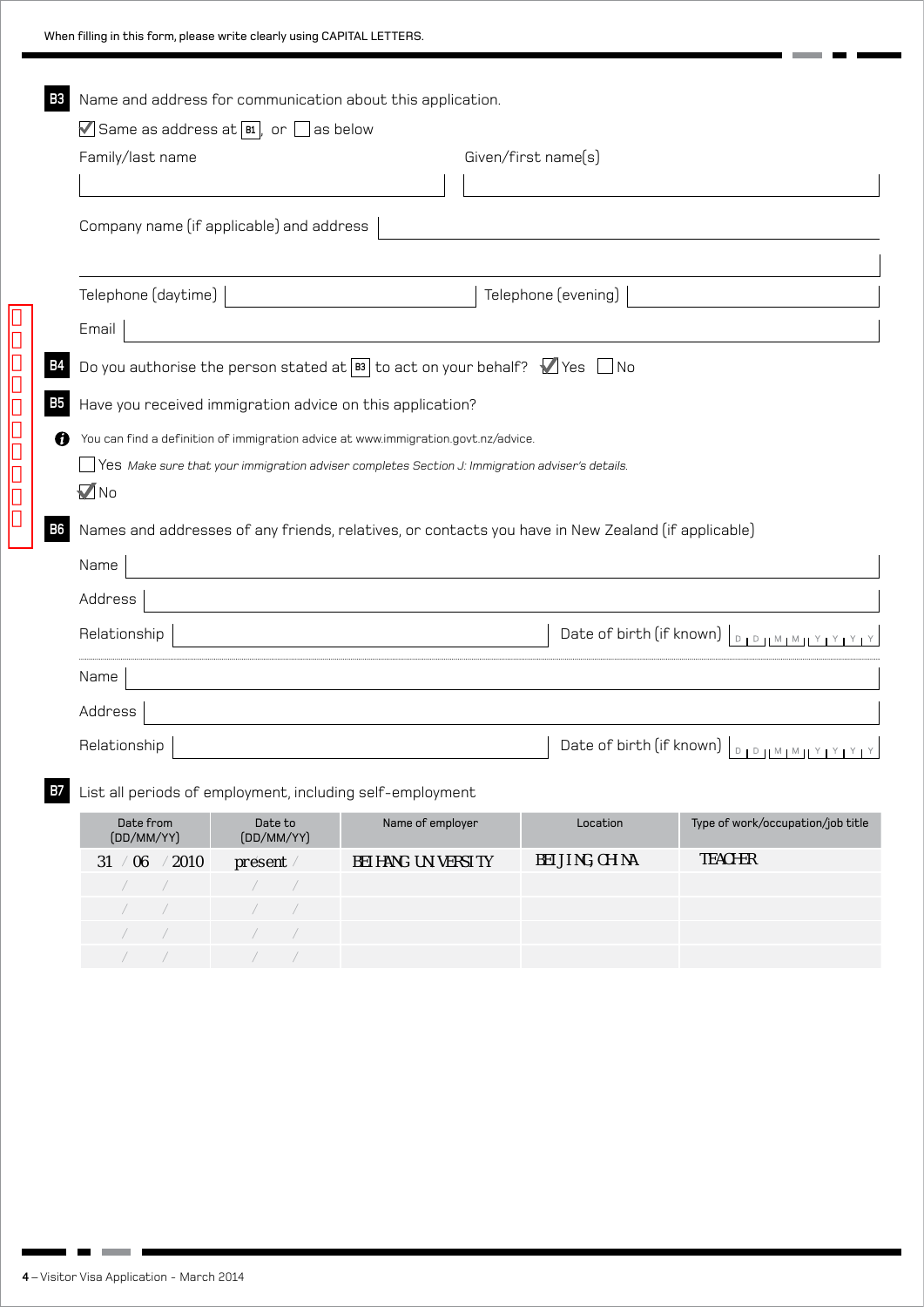# Section C | Partner's personal details

### If you selected 'Married/in civil union', 'Partner' or 'Engaged' in question **A9** , you must complete this section, whether **or not your partner is travelling with you.**

|    | If applicable, attach two colour passport-size photographs of your<br>partner here. The photographs must be less than six months old.<br>Write your partner's full name on the back of both photographs.                                                                                                                                                   |
|----|------------------------------------------------------------------------------------------------------------------------------------------------------------------------------------------------------------------------------------------------------------------------------------------------------------------------------------------------------------|
|    | Partner's name as shown in passport<br>Family/last name<br>4.5cm<br>4.5cm<br>LI<br>Given/first name(s)<br>3.5cm<br>3.5cm<br>SI                                                                                                                                                                                                                             |
| C2 | Other names your partner is known by or has ever been known by                                                                                                                                                                                                                                                                                             |
| O  | For more information about this question, see 'Completing Sections A, C, and D: Personal details' in the Visitor Visa Guide.<br>Partner's date of birth $\begin{bmatrix} 1 & 2 & 1 & 2 & 1 & 9 & 7 & 0 \\ 0 & 0 & 1 & 1 & 1 & 1 & 1 \\ 0 & 0 & 0 & 0 & 1 & 1 \end{bmatrix}$<br>Partner's gender □ Male ● Female<br>QINGDAO<br>Partner's town/city of birth |
|    | CHINA<br>Partner's country of birth                                                                                                                                                                                                                                                                                                                        |
| C6 | Partner's passport details<br>Number                                                                                                                                                                                                                                                                                                                       |
|    | Country<br>Expiry date<br>$D + D + M + M + Y + Y + Y + Y$                                                                                                                                                                                                                                                                                                  |
|    | For more information about this question, see 'Completing Sections A, C, and D: Personal details' in the Visitor Visa Guide.                                                                                                                                                                                                                               |
|    | Other citizenships your partner holds                                                                                                                                                                                                                                                                                                                      |
|    | Is your partner included in this application? □ Yes ■ No                                                                                                                                                                                                                                                                                                   |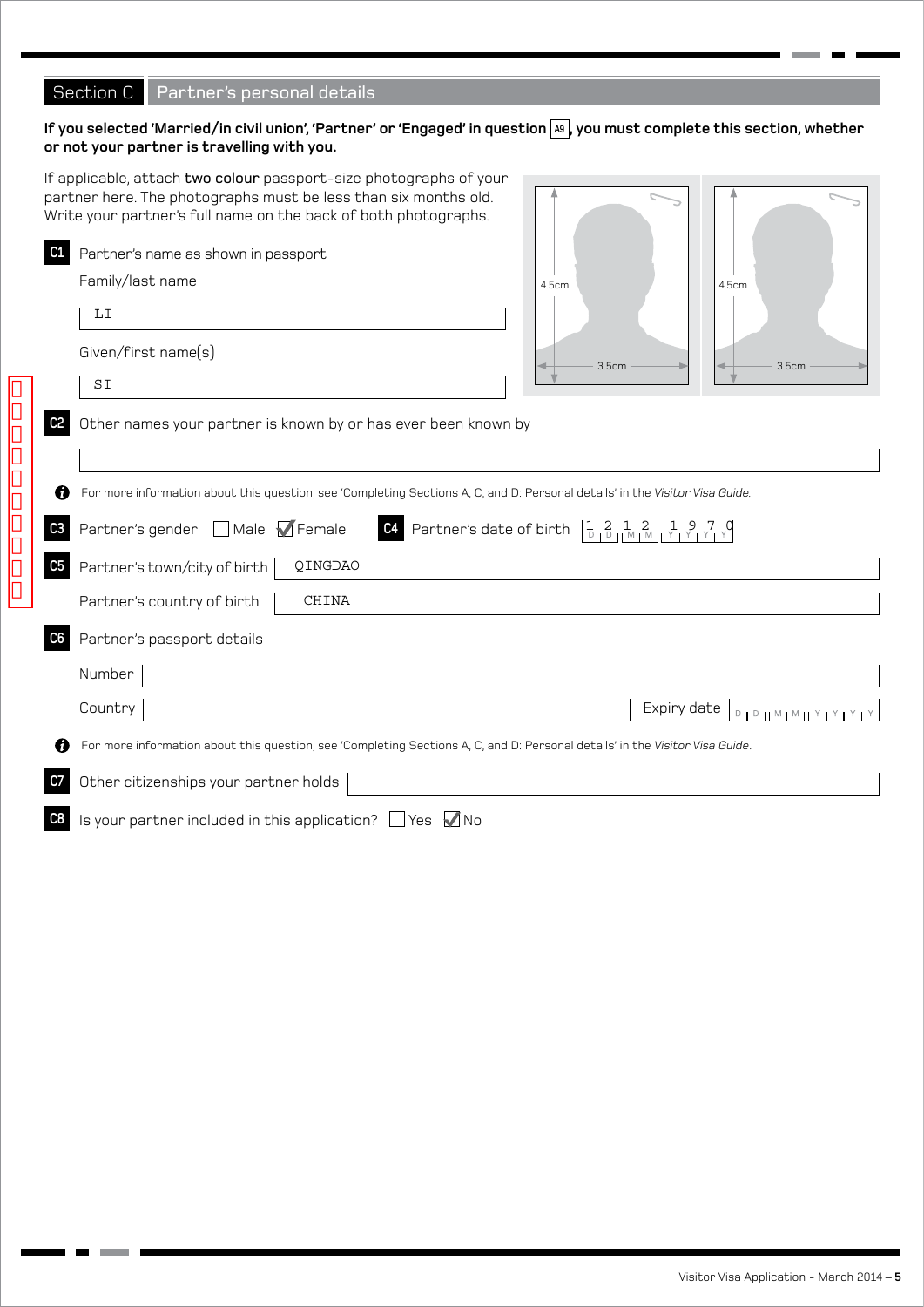# Section D Dependent children's personal details

**You must complete this section with the details of each dependent child included in this application. If you wish to include more than four dependent children in your application, use the form** *Additional Dependants for a Visitor Visa (INZ 1205)***.**

### **Dependent child one**

| Dependent child one                                                                                                                                                                        |             |                                 |
|--------------------------------------------------------------------------------------------------------------------------------------------------------------------------------------------|-------------|---------------------------------|
| Attach two recent colour passport-size photographs of the child<br>here. The photographs must be less than six months old.<br>Write the child's full name on the back of both photographs. |             |                                 |
| D <sub>1</sub><br>Child's name as shown in passport                                                                                                                                        | 4.5cm       | 4.5cm                           |
| Family/last name                                                                                                                                                                           |             |                                 |
| Given/first name(s)                                                                                                                                                                        | 3.5cm       | 3.5cm                           |
| Child's gender Male Female<br>D3 Child's date of birth $\boxed{\begin{array}{c} 0 & 0 \end{array}}$<br>D <sub>2</sub>                                                                      |             |                                 |
| Child's country of birth                                                                                                                                                                   |             |                                 |
| Child's passport details<br>D5                                                                                                                                                             |             |                                 |
| Number                                                                                                                                                                                     |             |                                 |
| Country                                                                                                                                                                                    | Expiry date | $D + D + M + M + Y + Y + Y + Y$ |
| Other citizenships child holds<br>D6                                                                                                                                                       |             |                                 |
| Ø<br>For more information about this question, see 'Completing Sections A, C, and D: Personal details' in the Visitor Visa Guide.                                                          |             |                                 |
| Dependent child two                                                                                                                                                                        |             |                                 |
| Attach two recent passport-size photographs of the child here.<br>The photograph must be less than six months old.<br>Write the child's full name on the back of both photographs.         |             |                                 |
| D7<br>Child's name as shown in passport                                                                                                                                                    | 4.5cm       | 4.5cm                           |
| Family/last name                                                                                                                                                                           |             |                                 |
| Given/first name(s)                                                                                                                                                                        | 3.5cm       | 3.5cm                           |
| D9 Child's date of birth $\boxed{\text{min}$ $\frac{1}{2}$<br>Child's gender<br>$\Box$ Male<br>$\Box$ Female<br>D8                                                                         |             |                                 |
| Child's country of birth<br>D10                                                                                                                                                            |             |                                 |
| Child's passport details<br>D11                                                                                                                                                            |             |                                 |
| Number                                                                                                                                                                                     |             |                                 |
| Country                                                                                                                                                                                    | Expiry date | $D + D + M + M + Y + Y + Y + Y$ |
| Other citizenships child holds                                                                                                                                                             |             |                                 |
|                                                                                                                                                                                            |             |                                 |

л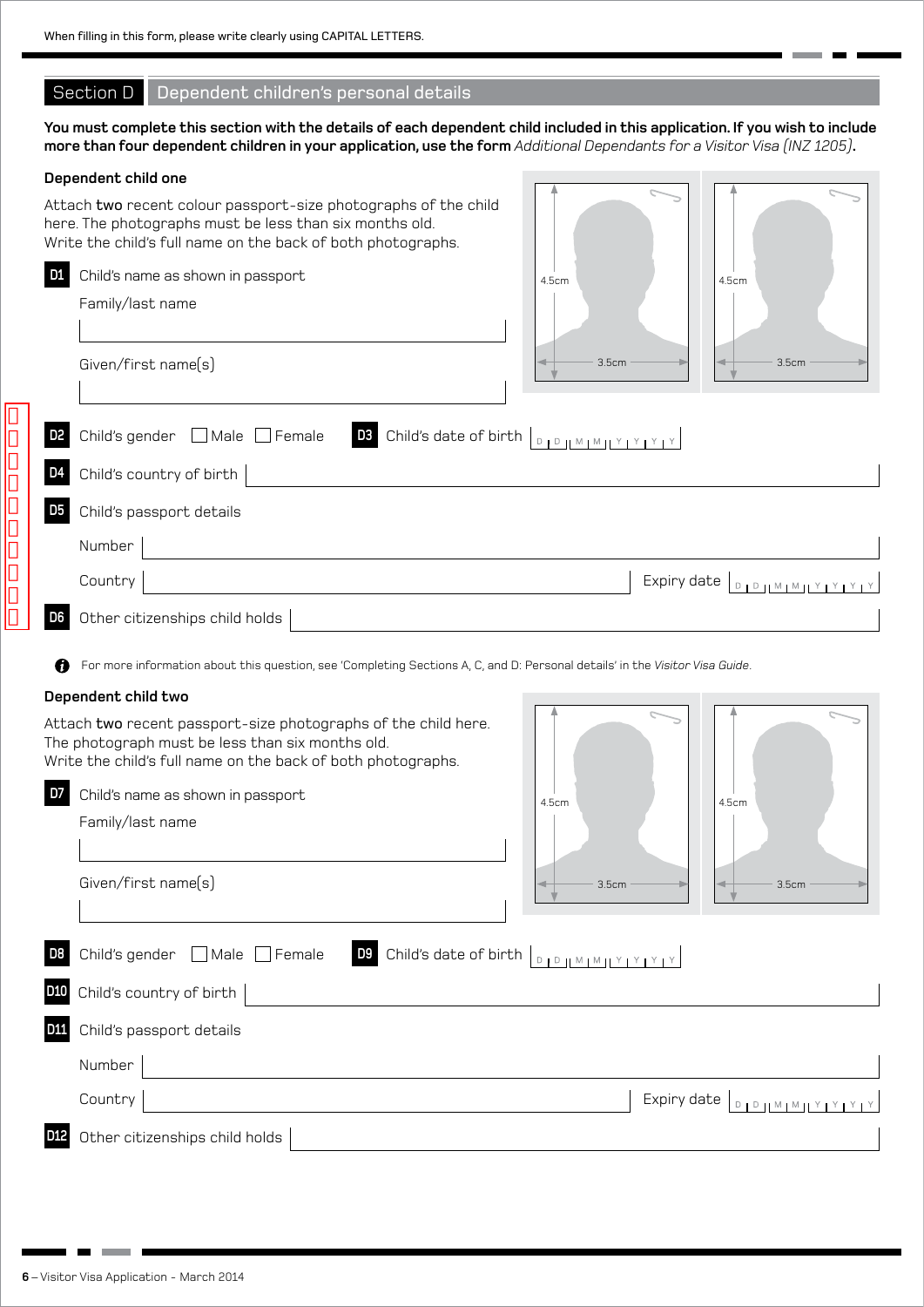| Dependent child three                                                                                                                                                               |                                                                                                                                                                                                                                                                                                                                                                                                                    |
|-------------------------------------------------------------------------------------------------------------------------------------------------------------------------------------|--------------------------------------------------------------------------------------------------------------------------------------------------------------------------------------------------------------------------------------------------------------------------------------------------------------------------------------------------------------------------------------------------------------------|
| Attach two recent passport-size photographs of the child here.<br>The photographs must be less than six months old.<br>Write the child's full name on the back of both photographs. |                                                                                                                                                                                                                                                                                                                                                                                                                    |
| D <sub>13</sub><br>Child's name as shown in passport                                                                                                                                | 4.5cm<br>4.5cm                                                                                                                                                                                                                                                                                                                                                                                                     |
| Family/last name                                                                                                                                                                    |                                                                                                                                                                                                                                                                                                                                                                                                                    |
| Given/first name(s)                                                                                                                                                                 | 3.5cm<br>3.5cm                                                                                                                                                                                                                                                                                                                                                                                                     |
| Child's gender Male Female<br>D <sub>14</sub>                                                                                                                                       | D15 Child's date of birth   D   D   M   M   Y   Y   Y   Y   Y                                                                                                                                                                                                                                                                                                                                                      |
| Child's country of birth<br>D <sub>16</sub>                                                                                                                                         |                                                                                                                                                                                                                                                                                                                                                                                                                    |
| D17<br>Child's passport details                                                                                                                                                     |                                                                                                                                                                                                                                                                                                                                                                                                                    |
| Number                                                                                                                                                                              |                                                                                                                                                                                                                                                                                                                                                                                                                    |
| Country                                                                                                                                                                             | Expiry date<br>$\begin{array}{cccccccccccccc} 0 & 1 & 0 & 1 & M & 1 & M & 1 & Y & 1 & Y & 1 & Y \\ \end{array}$                                                                                                                                                                                                                                                                                                    |
| D <sub>18</sub><br>Other citizenships child holds                                                                                                                                   |                                                                                                                                                                                                                                                                                                                                                                                                                    |
| Dependent child four                                                                                                                                                                |                                                                                                                                                                                                                                                                                                                                                                                                                    |
| Attach two recent passport-size photographs of the child here.<br>The photograph must be less than six months old.<br>Write the child's full name on the back of both photographs.  |                                                                                                                                                                                                                                                                                                                                                                                                                    |
| D <sub>19</sub><br>Child's name as shown in passport                                                                                                                                | 4.5cm<br>4.5cm                                                                                                                                                                                                                                                                                                                                                                                                     |
| Family/last name                                                                                                                                                                    |                                                                                                                                                                                                                                                                                                                                                                                                                    |
| Given/first name(s)                                                                                                                                                                 | 3.5cm<br>3.5cm                                                                                                                                                                                                                                                                                                                                                                                                     |
| Child's gender □ Male □ Female<br>D <sub>20</sub>                                                                                                                                   | D <sub>21</sub> Child's date of birth $\left[\begin{array}{c c} 0 & 0 & \text{if } 0 & \text{if } 0 & \text{if } 0 & \text{if } 0 & \text{if } 0 & \text{if } 0 & \text{if } 0 & \text{if } 0 & \text{if } 0 & \text{if } 0 & \text{if } 0 & \text{if } 0 & \text{if } 0 & \text{if } 0 & \text{if } 0 & \text{if } 0 & \text{if } 0 & \text{if } 0 & \text{if } 0 & \text{if } 0 & \text{if } 0 & \text{if } 0 &$ |
| Child's country of birth<br>D22                                                                                                                                                     |                                                                                                                                                                                                                                                                                                                                                                                                                    |
| Child's passport details<br>D <sub>23</sub>                                                                                                                                         |                                                                                                                                                                                                                                                                                                                                                                                                                    |
| Number                                                                                                                                                                              |                                                                                                                                                                                                                                                                                                                                                                                                                    |
| Country                                                                                                                                                                             | Expiry date<br>$D_1 D_1 \underbrace{M_1 M_1 \underbrace{Y_1 Y_1 Y_1 Y_1}$                                                                                                                                                                                                                                                                                                                                          |
| Other citizenships child holds<br>D <sub>24</sub>                                                                                                                                   |                                                                                                                                                                                                                                                                                                                                                                                                                    |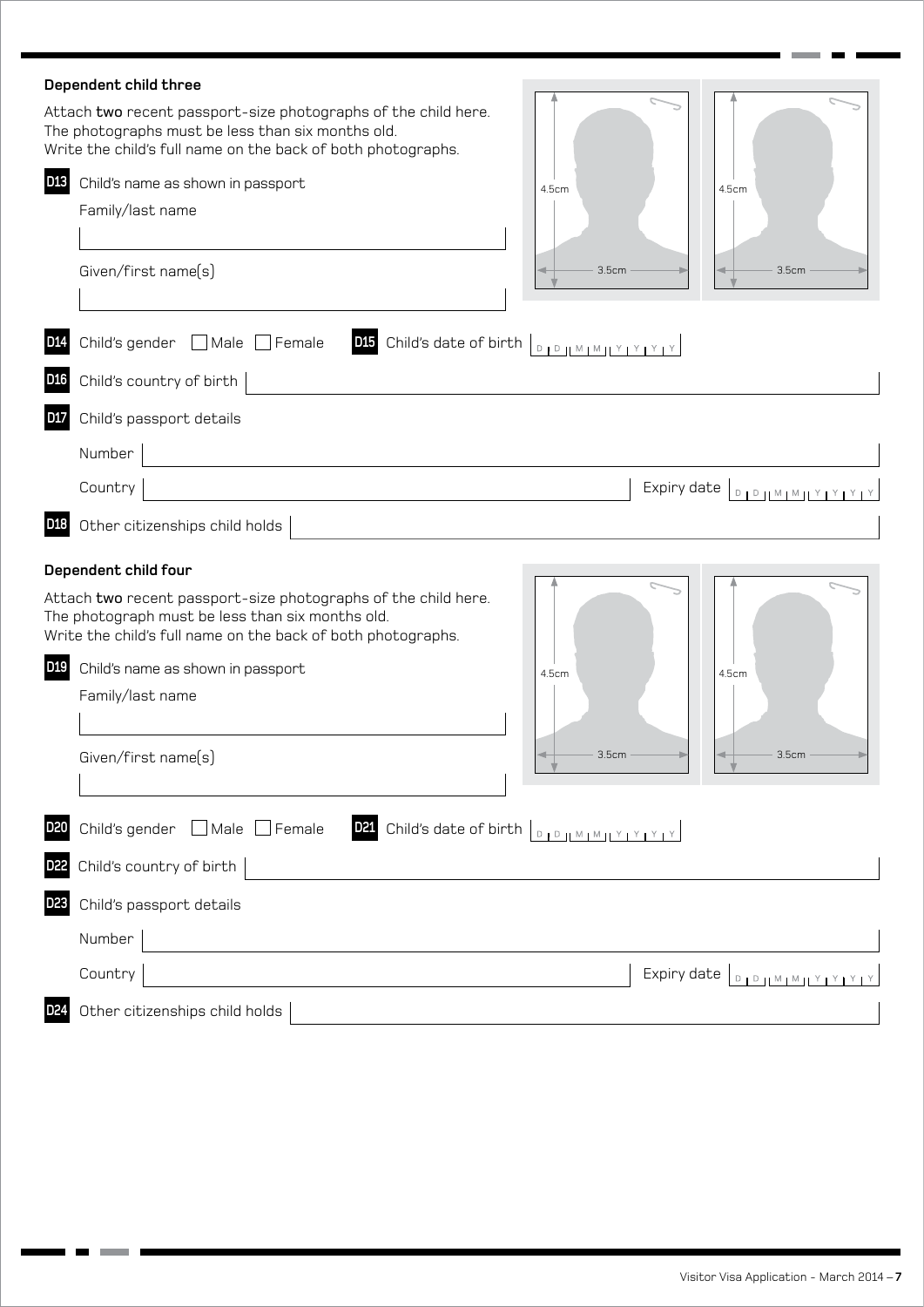|                | Section E<br>Health                                                                                                                                                                                                                                                 |
|----------------|---------------------------------------------------------------------------------------------------------------------------------------------------------------------------------------------------------------------------------------------------------------------|
|                | For more information about the questions in this section, see 'Completing Section E: Health' in the Visitor Visa Guide.                                                                                                                                             |
|                |                                                                                                                                                                                                                                                                     |
| E1             | Do you or any person included in this application have tuberculosis (TB)? $\Box$ Yes $\Box$ No                                                                                                                                                                      |
| E2             | Do you or any person included in this application have any medical condition that requires, or may require, one of the<br>following during your stay in New Zealand?                                                                                                |
|                | $\Box$ Yes $\Box$ No<br>• Renal dialysis                                                                                                                                                                                                                            |
|                | Yes $\blacksquare$ No<br>• Hospital care<br>$\Box$ Yes $\Box$ No<br>• Residential care                                                                                                                                                                              |
|                | Residential care is long-term care provided in live-in facilities for the aged or for people with physical, sensory,<br>intellectual, or psychiatric disabilities.                                                                                                  |
| <b>E3</b>      | If you have answered Yes to any of the questions in $\mathbb{E}$ and $\mathbb{E}$ , please provide details.                                                                                                                                                         |
|                |                                                                                                                                                                                                                                                                     |
|                |                                                                                                                                                                                                                                                                     |
|                |                                                                                                                                                                                                                                                                     |
| <b>E4</b>      | Are you or any person included in this application pregnant?                                                                                                                                                                                                        |
|                | $Go to \vert E5$<br>$\Box$ Yes Date the pregnant applicant is due to give birth $\vert$<br>$D + D + M + M + Y + Y + Y + Y$                                                                                                                                          |
|                | $\bigvee$ No Go to E6                                                                                                                                                                                                                                               |
| <b>E5</b>      | If the applicant who is pregnant intends to give birth in New Zealand, please indicate how the cost of maternity<br>health services will be paid for and provide the relevant evidence.                                                                             |
|                | Not applicable as the applicant who is pregnant does not intend to give birth in New Zealand.                                                                                                                                                                       |
|                | The applicant who is pregnant is, or will be eligible for publicly funded maternity health services and has provided<br>evidence of her eligibility.                                                                                                                |
|                | The applicant who is pregnant will cover the cost of maternity health services and has attached copies (not<br>originals) that they have at least NZ\$9000 of funds available.                                                                                      |
|                | The sponsor of the applicant who is pregnant has guaranteed to cover the cost and a completed Sponsorship<br>Form for Temporary Entry (INZ 1025) is attached.                                                                                                       |
|                | Medical certificates you must provide                                                                                                                                                                                                                               |
|                | Select the appropriate option to indicate whether you and the other people included in this application are required<br>to provide medical certificates. Medical certificates must be less than three months old when you submit them to<br>Immigration New Zealand |
| E <sub>6</sub> | Are you applying for a parent/grandparent visitor visa?                                                                                                                                                                                                             |
|                | $\mid$ Yes <i>You must complete a</i> General Medical Certificate (INZ 1007) <i>and</i> Chest X-Ray Certificate (INZ 1096). <i>Go to</i> $ $ E10 $ $                                                                                                                |
|                | $\bigwedge$ No Go to E7                                                                                                                                                                                                                                             |
| E              | Will you be in New Zealand for more than six months in total?                                                                                                                                                                                                       |
|                | Yes You may have to provide a General Medical Certificate (INZ 1007) or Chest X-ray Certificate (INZ 1096) if indicated at $ \mathbf{B} $                                                                                                                           |
|                | No You do not have to provide a chest X-ray certificate or a medical certificate. Go to Section F: Character                                                                                                                                                        |
| <b>E8</b>      | How long do you intend to stay in New Zealand? If you are in New Zealand, this includes time you have already spent here.                                                                                                                                           |
|                | More than six months but not more than 12 months. You must provide a Chest X-ray Certificate (INZ 1096) if you are from a                                                                                                                                           |
|                | place that is not listed as having a low incidence of tuberculosis. See notes below $ \texttt{\small EB} $ then go to $ \texttt{\small ED} $                                                                                                                        |
|                | More than 12 months. You must provide a General Medical Certificate (INZ 1007) and a Chest X-ray Certificate (INZ 1096).                                                                                                                                            |
|                |                                                                                                                                                                                                                                                                     |

× ä

. . . .

r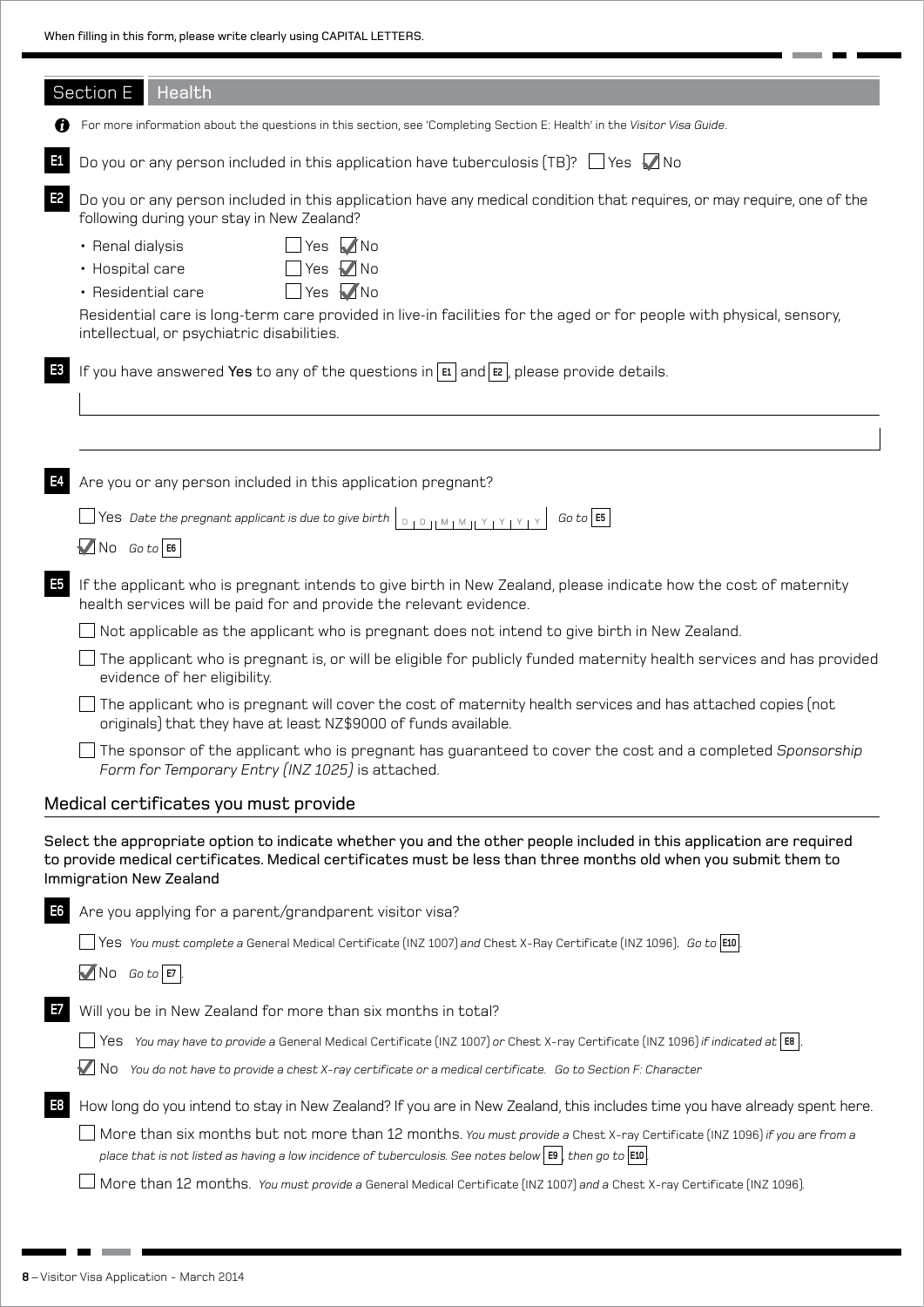| E9  |           | Are you applying for a visitor visa as the dependent child of a New Zealand citizen or resident?                                                                                                                                                                                                                                                                                                                                                                                                                                                                                                                                                                                                                                                                                                                          |
|-----|-----------|---------------------------------------------------------------------------------------------------------------------------------------------------------------------------------------------------------------------------------------------------------------------------------------------------------------------------------------------------------------------------------------------------------------------------------------------------------------------------------------------------------------------------------------------------------------------------------------------------------------------------------------------------------------------------------------------------------------------------------------------------------------------------------------------------------------------------|
|     |           | Yes You may be able to provide a Limited Medical Certificate (INZ 1201) rather than a General Medical Certificate (INZ 1007).                                                                                                                                                                                                                                                                                                                                                                                                                                                                                                                                                                                                                                                                                             |
|     |           | Refer to the Visitor Visa Guide (INZ 1018) for further information. See notes below, then go to [810].                                                                                                                                                                                                                                                                                                                                                                                                                                                                                                                                                                                                                                                                                                                    |
|     |           | No See notes below, then go to $ E10 $ .                                                                                                                                                                                                                                                                                                                                                                                                                                                                                                                                                                                                                                                                                                                                                                                  |
|     | Notes:    |                                                                                                                                                                                                                                                                                                                                                                                                                                                                                                                                                                                                                                                                                                                                                                                                                           |
|     |           | Refer to Completing Section E: Health in the Visitor Visa Guide (INZ 1018) for the 'List of countries, areas and territories with a low incidence<br>of tuberculosis'.                                                                                                                                                                                                                                                                                                                                                                                                                                                                                                                                                                                                                                                    |
|     |           | Pregnant women and children under the age of 11 are not required to have an X-ray, unless a special report is required.<br>You do not need to provide a chest X-ray certificate if you have provided one which was issued less than 36 months ago, with a previous<br>Immigration New Zealand application, unless your health has deteriorated since your previous certificate was issued, or unless you have spent six<br>consecutive months since your previous certificate was issued, in a place not listed as having a low incidence of tuberculosis.<br>You do not need to provide a medical certificate if you have provided one which was issued less than 36 months ago, with a previous Immigration<br>New Zealand application, unless your health has deteriorated since your previous certificate was issued. |
| E10 |           | Tick the option below which applies to you:                                                                                                                                                                                                                                                                                                                                                                                                                                                                                                                                                                                                                                                                                                                                                                               |
|     |           | I attach both a Chest X-ray Certificate (INZ 1096) and a General Medical Certificate (INZ 1007) or a Limited<br>Medical Certificate (INZ 1201). Go to Section F: Character.                                                                                                                                                                                                                                                                                                                                                                                                                                                                                                                                                                                                                                               |
|     |           | I have attached only a Chest X-ray Certificate (INZ 1096) because:                                                                                                                                                                                                                                                                                                                                                                                                                                                                                                                                                                                                                                                                                                                                                        |
|     |           | I am staying between six to 12 months and I am from, or have visited for more than three months, a place<br>that is not listed as having a low incidence of tuberculosis, or                                                                                                                                                                                                                                                                                                                                                                                                                                                                                                                                                                                                                                              |
|     |           | I have previously provided a chest X-ray certificate; however:                                                                                                                                                                                                                                                                                                                                                                                                                                                                                                                                                                                                                                                                                                                                                            |
|     |           | it was dated by the radiologist more than 36 months ago, or                                                                                                                                                                                                                                                                                                                                                                                                                                                                                                                                                                                                                                                                                                                                                               |
|     |           | my health has deteriorated since my last certificate was issued, or                                                                                                                                                                                                                                                                                                                                                                                                                                                                                                                                                                                                                                                                                                                                                       |
|     |           | I have spent six consecutive months since my previous certificate was issued, in a place not listed as<br>having a low incidence of tuberculosis. Go to Section F: Character.                                                                                                                                                                                                                                                                                                                                                                                                                                                                                                                                                                                                                                             |
|     |           | I am required to provide a Chest X-ray Certificate (INZ 1096), however, as I am pregnant or under 11 years of<br>age, I am not required to have an X-ray; and:                                                                                                                                                                                                                                                                                                                                                                                                                                                                                                                                                                                                                                                            |
|     |           | am not required to provide a General Medical Certificate (INZ 1007) at this stage; or                                                                                                                                                                                                                                                                                                                                                                                                                                                                                                                                                                                                                                                                                                                                     |
|     |           | I have therefore provided only a General Medical Certificate (INZ 1007) or a Limited Medical Certificate<br>[INZ 1201]. Go to Section F: Character.                                                                                                                                                                                                                                                                                                                                                                                                                                                                                                                                                                                                                                                                       |
|     |           | I attach only a General Medical Certificate (INZ 1007) or a Limited Medical Certificate (INZ 1201) because I have<br>previously provided a medical certificate, however:                                                                                                                                                                                                                                                                                                                                                                                                                                                                                                                                                                                                                                                  |
|     |           | it was dated by the medical examiner more than 36 months ago; or                                                                                                                                                                                                                                                                                                                                                                                                                                                                                                                                                                                                                                                                                                                                                          |
|     |           | my health has deteriorated since my last certificate was issued. Go to Section F: Character                                                                                                                                                                                                                                                                                                                                                                                                                                                                                                                                                                                                                                                                                                                               |
|     |           | I do not have to provide a Chest X-ray Certificate (INZ 1096) and either a General Medical Certificate (INZ 1007)<br>or a Limited Medical Certificate (INZ 1201) at this stage because:                                                                                                                                                                                                                                                                                                                                                                                                                                                                                                                                                                                                                                   |
|     | $\bullet$ | · I have provided a medical certificate and chest X-ray certificate which were issued less than 36 months ago,<br>with a previous Immigration New Zealand application; and<br>my health has not deteriorated; and                                                                                                                                                                                                                                                                                                                                                                                                                                                                                                                                                                                                         |
|     |           | I have not spent six consecutive months in a place which is not listed as having a low incidence of tuberculosis<br>since my previous certificate was issued. Go to Section F: Character.                                                                                                                                                                                                                                                                                                                                                                                                                                                                                                                                                                                                                                 |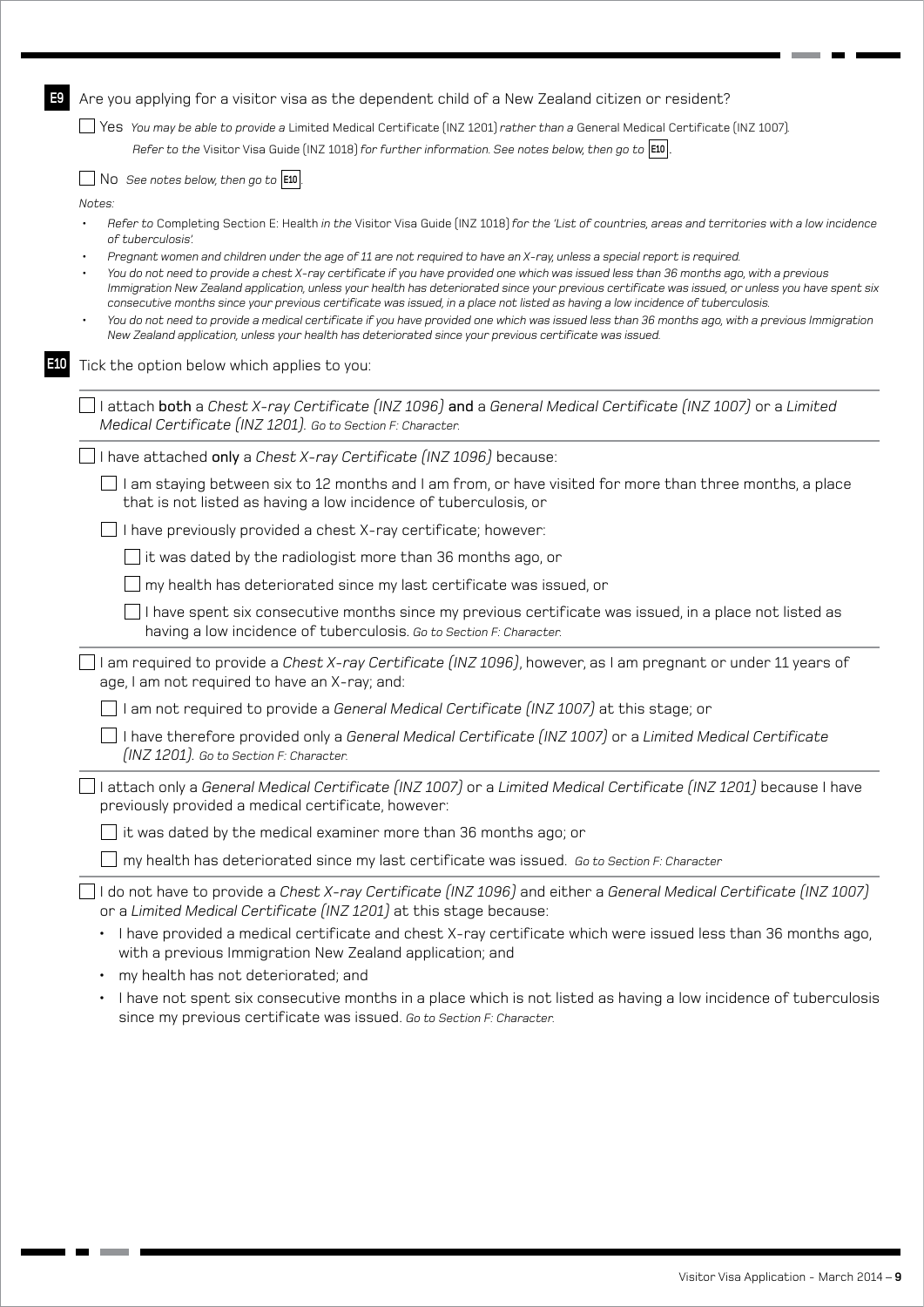| Section F              | Character                                                                                                                                                                                                                                                                                                                                                                                                                                                                                                                                                                                                                                                                                                                                               |
|------------------------|---------------------------------------------------------------------------------------------------------------------------------------------------------------------------------------------------------------------------------------------------------------------------------------------------------------------------------------------------------------------------------------------------------------------------------------------------------------------------------------------------------------------------------------------------------------------------------------------------------------------------------------------------------------------------------------------------------------------------------------------------------|
|                        | All applicants must complete this section. Note: if your application is declined for character reasons, Immigration<br>New Zealand may place a notation in your passport indicating that you applied for a visa for New Zealand.                                                                                                                                                                                                                                                                                                                                                                                                                                                                                                                        |
| n                      | For more information about the questions in this section, see 'Completing Section F: Character' in the Visitor Visa Guide.                                                                                                                                                                                                                                                                                                                                                                                                                                                                                                                                                                                                                              |
| <b>F1</b>              | Have you, or any other person included in this application, ever been convicted for any offence(s) against the law in<br>any country, including New Zealand?<br>$\Box$ Yes $\Box$ No                                                                                                                                                                                                                                                                                                                                                                                                                                                                                                                                                                    |
| F <sub>2</sub>         | Are you currently:<br>$\Box$ Yes $\Box$ No<br>• under investigation<br>$\Box$ Yes $\Box$ No<br>• wanted for questioning<br>$\Box$ Yes $\Box$ No<br>• facing charges<br>for any offence(s) against the law in any country, including New Zealand?                                                                                                                                                                                                                                                                                                                                                                                                                                                                                                        |
| F <sub>3</sub>         | Have you or any other person included in this application been:<br>$\exists$ Yes $\nabla$ No<br>· deported<br>$\Box$ Yes $\Box$ No<br>$\cdot$ excluded (refused entry)<br>Yes $\nabla$ No<br>· refused a visa<br>$\Box$ Yes $\Box$ No<br>• removed<br>from any country?<br>If you have answered Yes to any of the questions in $ \mathbf{r} $ to $ \mathbf{r} $ , provide details below. Continue on a separate piece of<br>paper if necessary.                                                                                                                                                                                                                                                                                                         |
|                        |                                                                                                                                                                                                                                                                                                                                                                                                                                                                                                                                                                                                                                                                                                                                                         |
|                        |                                                                                                                                                                                                                                                                                                                                                                                                                                                                                                                                                                                                                                                                                                                                                         |
| Section G              | <b>Visa type</b>                                                                                                                                                                                                                                                                                                                                                                                                                                                                                                                                                                                                                                                                                                                                        |
| G1 I<br>G <sub>2</sub> | Are you outside New Zealand?<br>Yes<br>Estimated date of arrival in New Zealand $\left[ \frac{1}{2} \, \frac{0}{1} \, \frac{0}{1} \, \frac{1}{10} \, \frac{1}{10} \, \frac{1}{10} \, \frac{1}{10} \, \frac{1}{10} \, \frac{1}{10} \, \frac{1}{10} \right]$<br>Estimated date of departure from New Zealand $\left[\frac{1}{2}, \frac{5}{11}\%$ , $\frac{5}{8}$ , $\left[\frac{2}{11}, \frac{6}{11}, \frac{1}{11}\right]$<br>Estimated date of departure from New Zealand<br>⊿No<br>$1010 \text{H} \text{M} \text{M} \text{H} \text{Y} \text{I} \text{Y} \text{I} \text{Y} \text{I} \text{Y}$<br>If you are applying for a visitor visa, what is the purpose of your visit to New Zealand?<br>AUCKLAND UNIVERSITY OF TECHNOLOGY FOR COOPERATION<br>VISIT |
| G <sub>3</sub>         | If you are applying for a limited visa, what is the 'express purpose' for visiting New Zealand? If you are applying for a<br>further limited visa, also give the reasons why you need to stay in New Zealand for longer.                                                                                                                                                                                                                                                                                                                                                                                                                                                                                                                                |
|                        |                                                                                                                                                                                                                                                                                                                                                                                                                                                                                                                                                                                                                                                                                                                                                         |
|                        | Date your 'express purpose' starts/started<br>$D + D + M + M + Y + Y + Y + Y$<br>Date your 'express purpose' will be completed<br>$D + D + M + M + Y +$                                                                                                                                                                                                                                                                                                                                                                                                                                                                                                                                                                                                 |
|                        | See the Visitor Visa Guide (INZ 1018) for more information about the restrictions imposed on limited visas.                                                                                                                                                                                                                                                                                                                                                                                                                                                                                                                                                                                                                                             |

×

. . . . .

r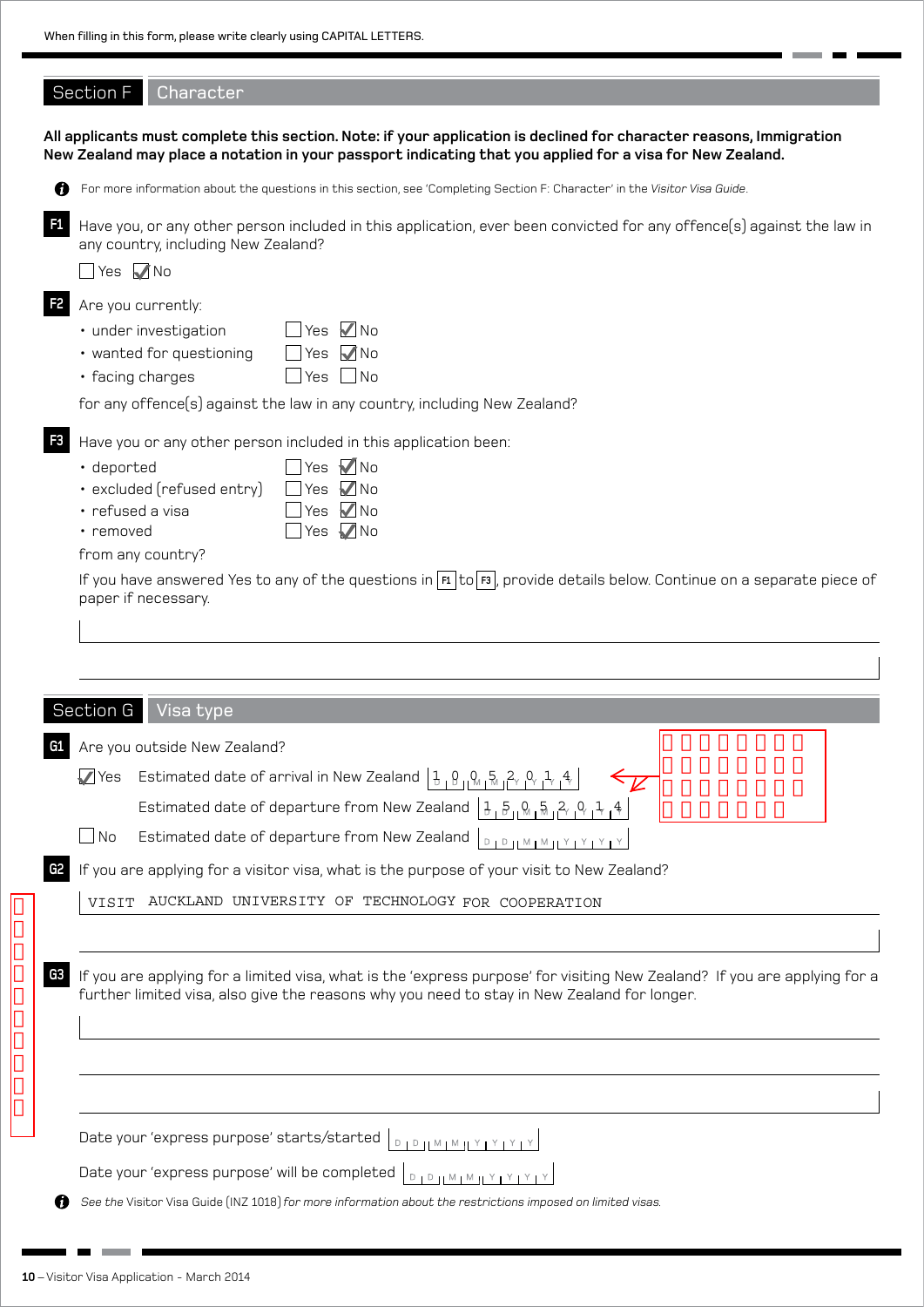|                | Is your visa application dependent on another person who is either in New Zealand or holds a visa to be in New Zealand?                                                                                                                         |
|----------------|-------------------------------------------------------------------------------------------------------------------------------------------------------------------------------------------------------------------------------------------------|
|                | No Go to Section H: Financial support while you are in New Zealand.                                                                                                                                                                             |
|                | Yes Indicate the relationship with the other person. Note you must provide evidence of that relationship.                                                                                                                                       |
|                | I am the guardian of a student visa holder.                                                                                                                                                                                                     |
|                | I am the parent or grandparent of a New Zealand citizen or resident who has sponsored me.                                                                                                                                                       |
|                | am the dependent child of a New Zealand citizen, resident or temporary visa holder.                                                                                                                                                             |
|                | Other (specify)                                                                                                                                                                                                                                 |
|                | Please provide details of the other person:                                                                                                                                                                                                     |
|                | Given/first name(s)<br>Family/last name                                                                                                                                                                                                         |
|                |                                                                                                                                                                                                                                                 |
|                |                                                                                                                                                                                                                                                 |
|                | Date of birth $\vert_{\mathbb{D}_1\mathbb{D}_1\mathbb{M}_1\mathbb{M}_1\mathbb{M}_2\mathbb{M}_1\mathbb{M}_1\mathbb{M}_2}$                                                                                                                        |
|                | Financial support while you are in New Zealand<br>Section H                                                                                                                                                                                     |
| n              | For more information about this section and acceptable evidence of funds, see 'Completing Section H: Financial support while you are in<br>New Zealand' in the Visitor Visa Guide.                                                              |
| H <sub>1</sub> | Are you using your own funds for your visit to New Zealand or are you being sponsored?                                                                                                                                                          |
|                | Own funds – attach copies of evidence you have sufficient funds* to support yourself and evidence you either<br>$\blacktriangleright$<br>have made onward travel arrangements out of New Zealand or have sufficient funds to leave New Zealand. |

<sup>\*</sup>Sufficient funds for support means at least NZ\$1000 per month you intend to stay in New Zealand per person included in your application, or NZ\$400 if you have accommodation. Funds must be in your own name.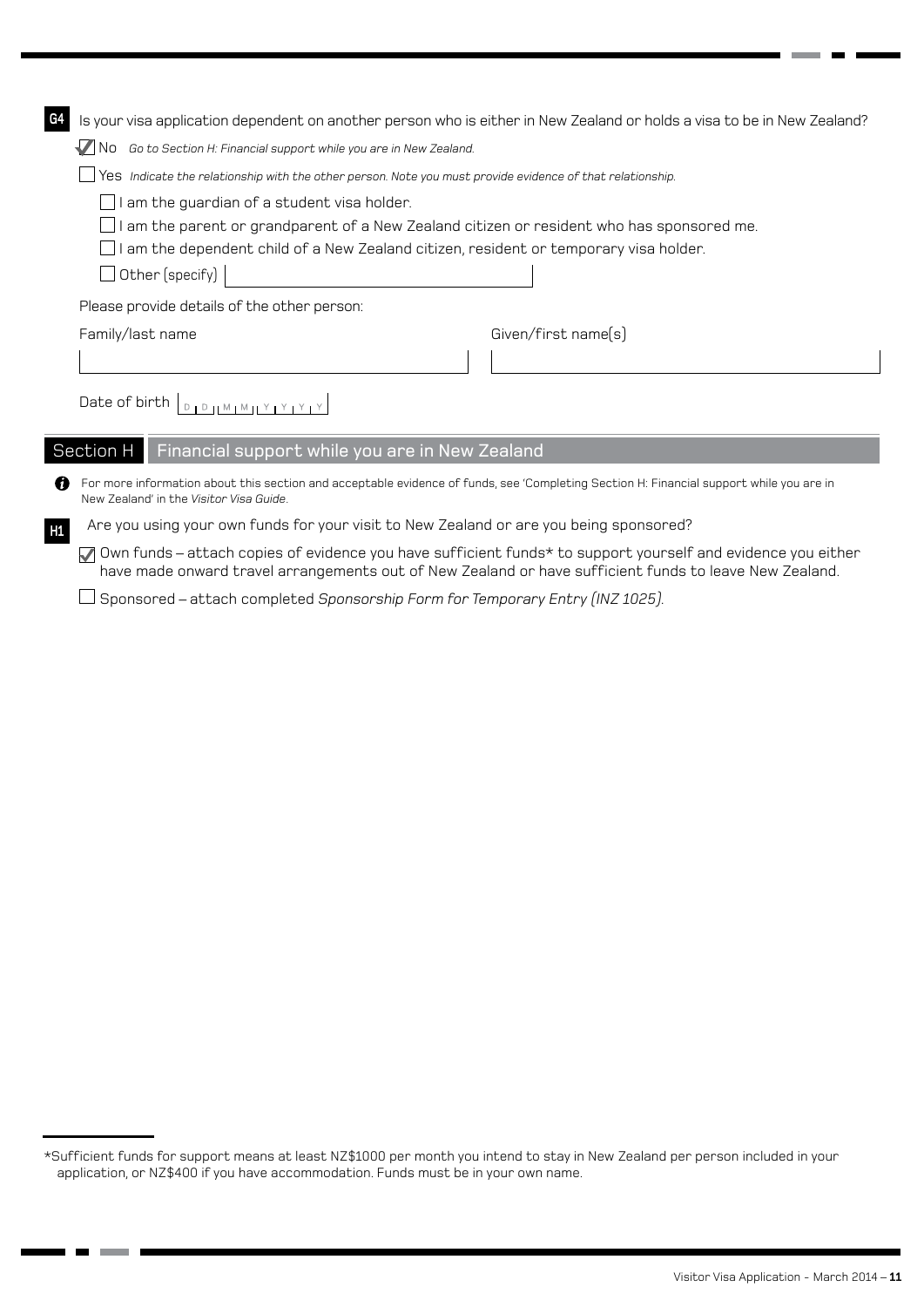### Section I | Declaration by applicant

#### **All of the people included in this application must complete this section.**

I have provided true and correct answers to the questions in this form.

I will inform Immigration New Zealand of any relevant fact or change of circumstances (including a change in my employment or partnership status) that may (i) affect the decision on my application for a visa, or (ii) affect the decision to grant entry permission based on the visa for which I am applying.

I agree to leave New Zealand before my visa expires. If I remain in New Zealand after my visa has expired, I may be deported by Immigration New Zealand.

I agree that if I am not entitled to free health care in New Zealand, I will pay for any health care or medical assistance I may require in New Zealand.

I understand that if I have received immigration advice from an immigration adviser and if that immigration adviser is not licensed under the Immigration Advisers Licensing Act 2007 when they should be, Immigration New Zealand will return my application.

I authorise Immigration New Zealand to provide information about my health and my immigration status to any health service agency. I authorise any health service agency to provide information about my health to Immigration New Zealand.

I authorise Immigration New Zealand to make any necessary enquiries about information on this form and/or accompanying documentation. I authorise any agency whether in New Zealand or overseas, including but not limited to border or immigration agencies, education providers, financial institutions, foreign embassies, government authorities, health care providers, police or other law enforcement agencies, that holds information (including personal information) related to information on this application form and/or accompanying documentation to disclose that information to Immigration New Zealand, so that they can:

- make a decision on this application
- answer enquiries about my immigration status once my application has been decided.

If I am granted a visa with the condition that I accompany a student, I agree to live with that student. I understand that both the student and I may be liable for deportation if I do not meet this condition.

If I am granted a limited visa, I agree that I will leave New Zealand on or before the expiry date of that visa . If I do not leave New Zealand, I may be immediately deported from New Zealand with the right of appeal.

I have provided all the documents required by the checklist  $\rho$ n page 2.1

Signature of principal applicant

Signature of partner

Signature of accompanying dependent children over 18 years of age (if applicable)

| Child one   |  | $\Delta$ Date $ _{\text{DIPHMHY}$                                                                                    |
|-------------|--|----------------------------------------------------------------------------------------------------------------------|
| Child two   |  | $\Delta$ Date $ _{\mathcal{D} + \mathcal{D} + \mathcal{U} + \mathcal{M} + \mathcal{N} + \mathcal{V} + \mathcal{V}} $ |
| Child three |  | Date $ _{D_1D_1 M_1M_1 Y_1Y_1Y_1Y}$                                                                                  |
| Child four  |  | Date $ _{D_1D_1 M_1M_1 Y_1Y_1Y_1Y}$                                                                                  |

*Note that a parent or guardian may sign on behalf of a child under 18 years.*

Date  $|2 \nabla \cdot 10 \cdot 13 \cdot 2 \cdot 0 \cdot 11 \cdot 4 \cdot 14$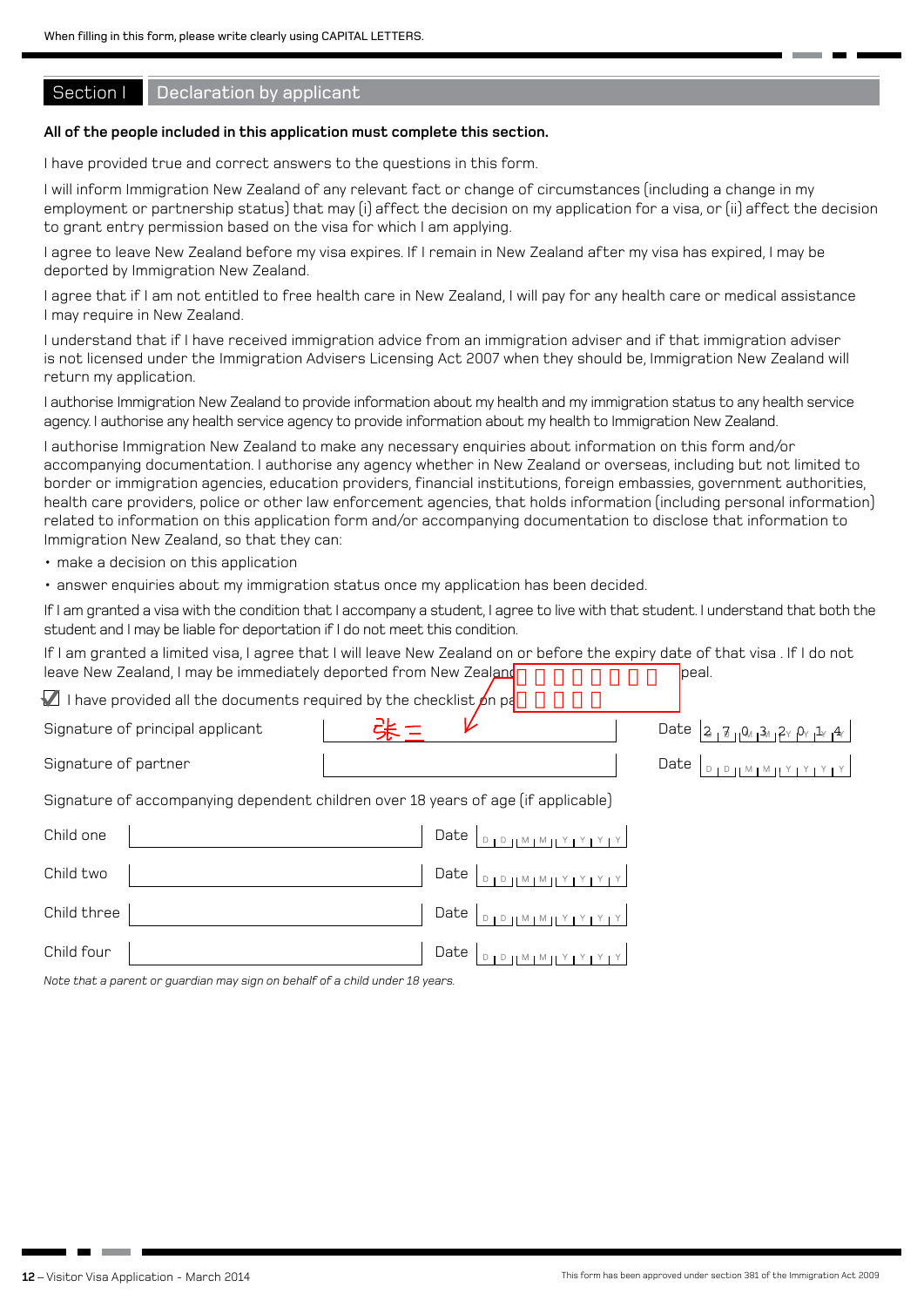# Section J Immigration adviser's details

|                                                                                                                                           | This section must be completed by the applicant's immigration adviser. If the applicant does not have an immigration<br>adviser, this section does not have to be completed.                                                                                                                                                                                                                                                                                                                                                                                                                                                                                                                                                                  |  |  |  |  |  |  |  |  |
|-------------------------------------------------------------------------------------------------------------------------------------------|-----------------------------------------------------------------------------------------------------------------------------------------------------------------------------------------------------------------------------------------------------------------------------------------------------------------------------------------------------------------------------------------------------------------------------------------------------------------------------------------------------------------------------------------------------------------------------------------------------------------------------------------------------------------------------------------------------------------------------------------------|--|--|--|--|--|--|--|--|
| J1                                                                                                                                        | If you are a licensed adviser, please provide your licence details.                                                                                                                                                                                                                                                                                                                                                                                                                                                                                                                                                                                                                                                                           |  |  |  |  |  |  |  |  |
| full<br>$\sqcap$ provisional<br>Licence type<br>$\vert$ $\vert$ limited List conditions specified in the register                         |                                                                                                                                                                                                                                                                                                                                                                                                                                                                                                                                                                                                                                                                                                                                               |  |  |  |  |  |  |  |  |
|                                                                                                                                           |                                                                                                                                                                                                                                                                                                                                                                                                                                                                                                                                                                                                                                                                                                                                               |  |  |  |  |  |  |  |  |
|                                                                                                                                           | Licence number $2,0,$<br>Go to Section K: Declaration by person assisting the applicant                                                                                                                                                                                                                                                                                                                                                                                                                                                                                                                                                                                                                                                       |  |  |  |  |  |  |  |  |
| J2                                                                                                                                        | If you are exempt from licensing, tick one box below to show why you are exempt from licensing then go to<br>Section K: Declaration by person assisting the applicant.                                                                                                                                                                                                                                                                                                                                                                                                                                                                                                                                                                        |  |  |  |  |  |  |  |  |
|                                                                                                                                           | I provided immigration advice in an informal or family context only, and I did not provide the advice systematically<br>or for a fee.                                                                                                                                                                                                                                                                                                                                                                                                                                                                                                                                                                                                         |  |  |  |  |  |  |  |  |
|                                                                                                                                           | I have provided immigration advice in the course of my work (employed or volunteer) and that work exempts me<br>from the requirement to be licensed. Indicate the reason for your exemption below.                                                                                                                                                                                                                                                                                                                                                                                                                                                                                                                                            |  |  |  |  |  |  |  |  |
| $\mid$ Lawyer with current New Zealand practicing certificate $\;\;\bigsqcup$ Community Law Centre $\;\;\bigsqcup$ Citizens Advice Bureau |                                                                                                                                                                                                                                                                                                                                                                                                                                                                                                                                                                                                                                                                                                                                               |  |  |  |  |  |  |  |  |
| New Zealand Member of Parliament or staff □ New Zealand public servant □ Foreign Diplomatic/Consular                                      |                                                                                                                                                                                                                                                                                                                                                                                                                                                                                                                                                                                                                                                                                                                                               |  |  |  |  |  |  |  |  |
|                                                                                                                                           | See www.immigration.govt.nz/adviserlicensing for more information about who is exempt from licensing.                                                                                                                                                                                                                                                                                                                                                                                                                                                                                                                                                                                                                                         |  |  |  |  |  |  |  |  |
|                                                                                                                                           | Section K<br>Declaration by person assisting the applicant                                                                                                                                                                                                                                                                                                                                                                                                                                                                                                                                                                                                                                                                                    |  |  |  |  |  |  |  |  |
|                                                                                                                                           | This section must be completed and signed by the applicant's immigration adviser, or by any person who has assisted<br>the applicant by providing immigration advice, explaining, translating, or recording information on the form for the<br>applicant. If the applicant does not have an immigration adviser, and no one helped the applicant to fill in this form, this<br>section does not have to be completed.<br>If you are not exempt under the Immigration Advisers Licensing Act 2007, it is an offence for you to provide immigration advice without holding a license,<br>and Immigration New Zealand will refuse to accept your client's application. More information about immigration adviser licensing can be obtained from |  |  |  |  |  |  |  |  |
|                                                                                                                                           | the Immigration Advisers Authority website www.iaa.govt.nz, via email info@iaa.govt.nz or by telephone on 0508 422 422.                                                                                                                                                                                                                                                                                                                                                                                                                                                                                                                                                                                                                       |  |  |  |  |  |  |  |  |
|                                                                                                                                           | Name and address of person assisting applicant. $\Box$ Same as address given at $ \mathbf{B} $ , or<br>as below.                                                                                                                                                                                                                                                                                                                                                                                                                                                                                                                                                                                                                              |  |  |  |  |  |  |  |  |
|                                                                                                                                           | Given/first name(s)<br>Family/last name                                                                                                                                                                                                                                                                                                                                                                                                                                                                                                                                                                                                                                                                                                       |  |  |  |  |  |  |  |  |
|                                                                                                                                           |                                                                                                                                                                                                                                                                                                                                                                                                                                                                                                                                                                                                                                                                                                                                               |  |  |  |  |  |  |  |  |
|                                                                                                                                           | Company name (if applicable) and address                                                                                                                                                                                                                                                                                                                                                                                                                                                                                                                                                                                                                                                                                                      |  |  |  |  |  |  |  |  |
|                                                                                                                                           |                                                                                                                                                                                                                                                                                                                                                                                                                                                                                                                                                                                                                                                                                                                                               |  |  |  |  |  |  |  |  |
|                                                                                                                                           | Telephone (daytime)<br>Telephone (evening)                                                                                                                                                                                                                                                                                                                                                                                                                                                                                                                                                                                                                                                                                                    |  |  |  |  |  |  |  |  |
| Fax                                                                                                                                       | Email                                                                                                                                                                                                                                                                                                                                                                                                                                                                                                                                                                                                                                                                                                                                         |  |  |  |  |  |  |  |  |
|                                                                                                                                           | I understand that after the applicant has signed this form it is an offence to change or add further information, change<br>any documents attached to the form, or attach any further documents to the form.                                                                                                                                                                                                                                                                                                                                                                                                                                                                                                                                  |  |  |  |  |  |  |  |  |
|                                                                                                                                           | I note that the maximum penalty for this offence is a fine of up to NZ\$100,000 and/or a term of imprisonment of up to<br>seven years. However, if changes are needed, the person making the changes must state on the form what information<br>or documents have been changed and give reasons for the changes.                                                                                                                                                                                                                                                                                                                                                                                                                              |  |  |  |  |  |  |  |  |
|                                                                                                                                           | I certify that the applicant asked me to help them complete this form and any additional forms. I certify that the applicant<br>agreed that the information provided was correct before signing the declaration.                                                                                                                                                                                                                                                                                                                                                                                                                                                                                                                              |  |  |  |  |  |  |  |  |
|                                                                                                                                           | I have assisted the applicant as an interpreter/translator                                                                                                                                                                                                                                                                                                                                                                                                                                                                                                                                                                                                                                                                                    |  |  |  |  |  |  |  |  |
|                                                                                                                                           | I have assisted the applicant with recording information on the form                                                                                                                                                                                                                                                                                                                                                                                                                                                                                                                                                                                                                                                                          |  |  |  |  |  |  |  |  |
|                                                                                                                                           | $\perp$ I have <b>assisted</b> the applicant in another way. <i>Specify</i>                                                                                                                                                                                                                                                                                                                                                                                                                                                                                                                                                                                                                                                                   |  |  |  |  |  |  |  |  |
|                                                                                                                                           | I have provided immigration advice (as defined in the Immigration Advisers Licensing Act 2007) and my details in<br>Section J: Immigration adviser's details are correct.                                                                                                                                                                                                                                                                                                                                                                                                                                                                                                                                                                     |  |  |  |  |  |  |  |  |
|                                                                                                                                           | Signature of person assisting<br>Date<br>$D + D + M + M + M + M + M$                                                                                                                                                                                                                                                                                                                                                                                                                                                                                                                                                                                                                                                                          |  |  |  |  |  |  |  |  |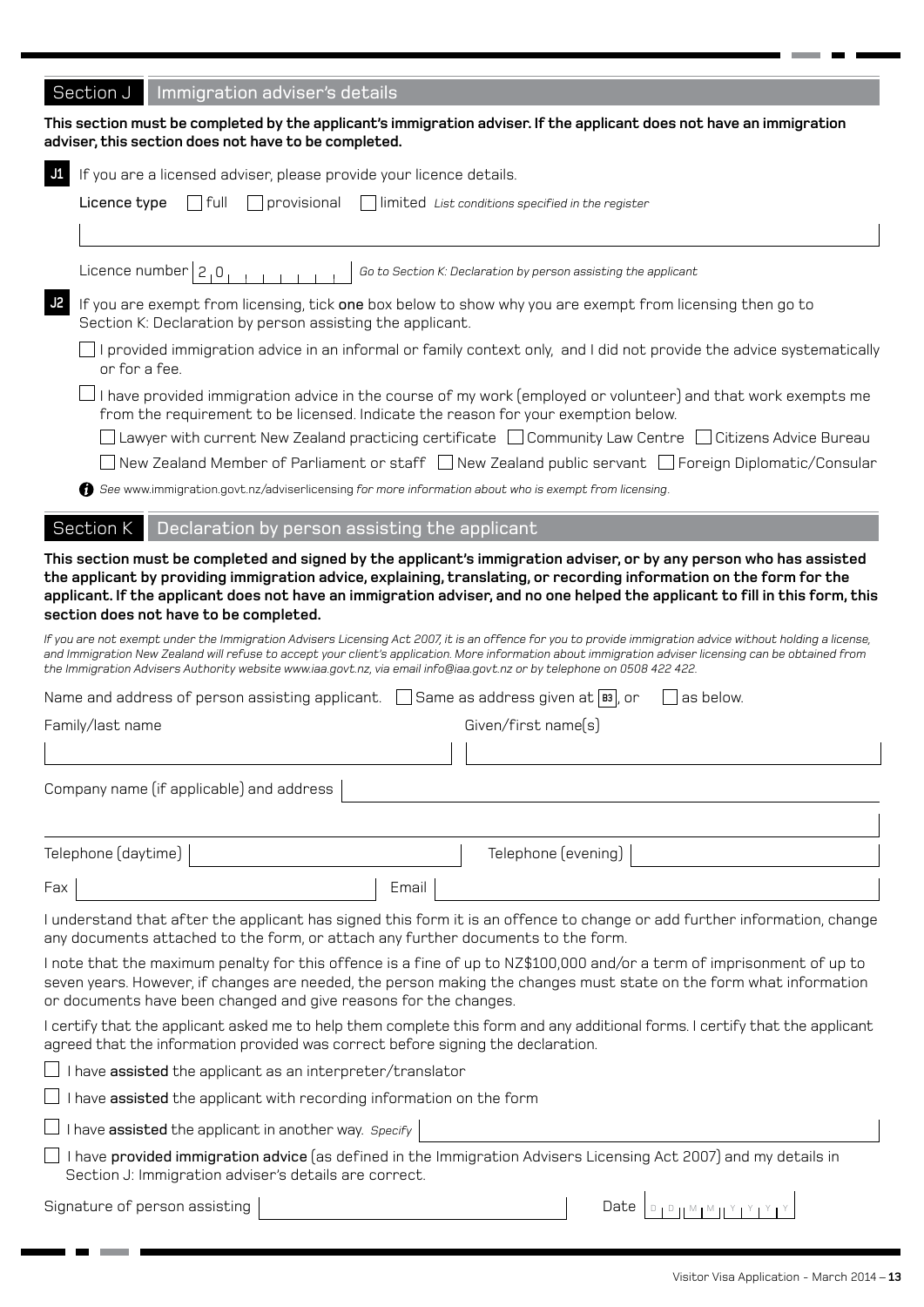**C** ä,  $\mathbf{r}$ ۰

. . . .

Т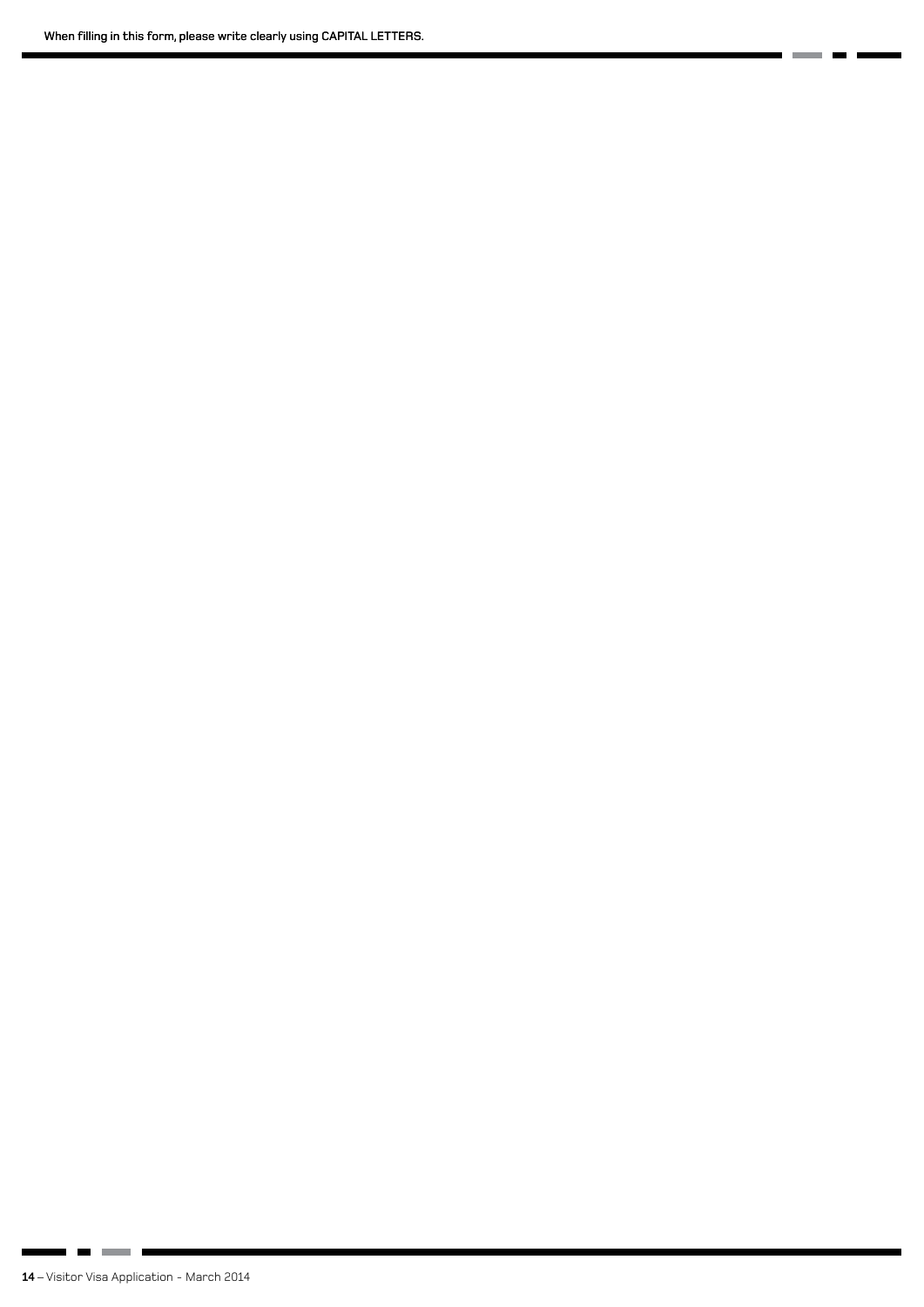## About the information you provide

### Deciding whether you are eligible for a visa

Immigration New Zealand collects the information about you on this form to decide whether you are eligible for a visitor visa or a limited visa. We may also use the information to contact you for research purposes or to advise you on immigration matters.

Collecting the information is authorised by the Immigration Act 2009 and the Immigration Regulations made under that Act. You do not have to provide the information, but if you do not we are likely to decline your application.

### Deciding whether you are eligible to board a flight to New Zealand

The information we collect may also be used to determine whether you are allowed to board a flight to New Zealand. We will not share your personal information with airline check-in agents; however, we will send a boarding message to the airline check-in agent based on the information you have provided in this form.

Immigration New Zealand may also share the information you have provided with other government agencies that are entitled to it by law, or with other agencies (as you have agreed in the declaration).

You are able to ask for the information we hold about you and have any of it corrected if you think it is necessary. The address of Immigration New Zealand is PO Box 3705, Wellington, New Zealand. This is not where your application should be sent.

### Other documents we may need

Sometimes we may ask for additional documents or information to consider with an application.

You may wish to send other documents or information so that we can consider it with this application. Send photocopies only (not original documents), as these documents will not be returned to you. If we need to see an original document, we will ask you to produce it later.

### For more information

If you have questions about completing the form:

- see our website www.immigration.govt.nz/contactus
- phone our call centre on 0508 558 855 (within New Zealand).

# Section L Paying your application fee

To find out how much the fee is and where to send your application, use our office and fees finder at www.immigration.govt.nz/fees.

Note: some offshore branches do not accept credit cards. The office and fees finder contains information about alternative methods of payment.

### Your application fee

Amount you are paying:

**Currency** 

Application number *(office use only)*

### Preferred methods of payment

We recommend that you use one of the following methods of payment for better security and faster processing:

Bank cheque/bank draft

Credit card (choose one)

Mastercard Visa

SWITCH card (UK only) *SWITCH card issue number*

*Name of cardholder*

*Card number*

*CVC/CVV number*

*Note: Your CVC/CVV number is the three-digit number found on the signature strip on the back of your credit card.*

| $\epsilon$ xpiry date $\int_{0}^{1}$ $\epsilon$ $\int_{0}^{1}$ $\epsilon$ $\int_{0}^{1}$ $\int_{0}^{1}$ $\int_{0}^{1}$ $\int_{0}^{1}$ $\int_{0}^{1}$ $\int_{0}^{1}$ $\int_{0}^{1}$ $\int_{0}^{1}$ $\int_{0}^{1}$ $\int_{0}^{1}$ $\int_{0}^{1}$ $\int_{0}^{1}$ $\int_{0}^{1}$ $\int_{0}^{1}$ $\int_{0}^{1}$ $\int_{0}^{1}$ |  |  |  |  |  |  |  |  |
|---------------------------------------------------------------------------------------------------------------------------------------------------------------------------------------------------------------------------------------------------------------------------------------------------------------------------|--|--|--|--|--|--|--|--|
|---------------------------------------------------------------------------------------------------------------------------------------------------------------------------------------------------------------------------------------------------------------------------------------------------------------------------|--|--|--|--|--|--|--|--|

Signature of cardholder

*Date* 

### Other methods of payment

Personal cheque. *Note that we will hold your application for 10 working days to allow the cheque to be cleared.*

Cash. *Our New Zealand branches do not accept cash. Most of our branches outside New Zealand do not accept cash.*

EFTPOS. *Note this option is only available for applications lodged in person in one of our New Zealand offices.*

**We do not accept money orders.**